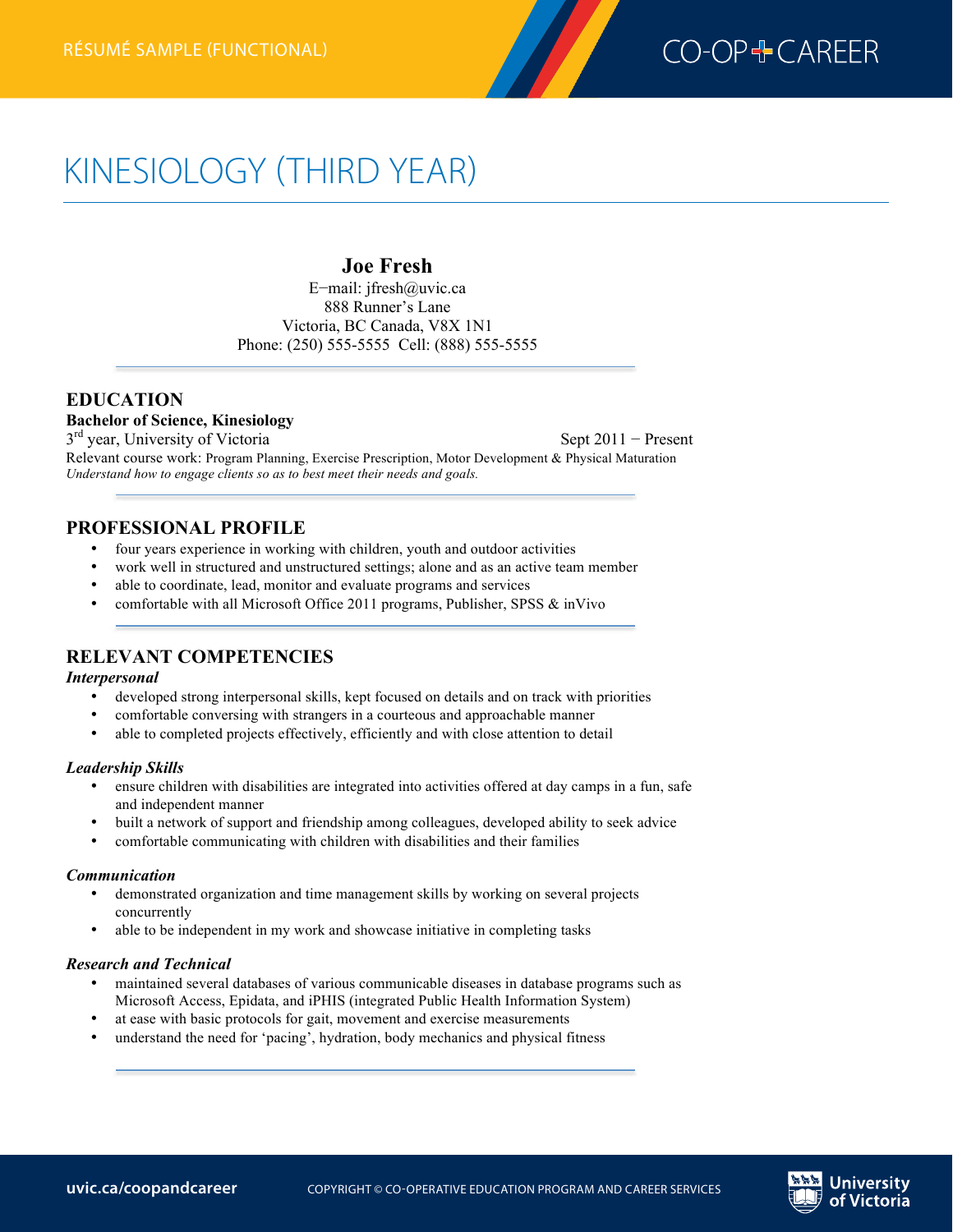# **CERTIFICATIONS / ADDITIONAL SKILLS**

- St. John's Ambulance, Standard First Aid & CPR "C" (expires July 2011)
- certified in Laboratory Biosafety protocol
- BC Class 4 Driver's License
- comfortable with Microsoft Office 2011, Publisher, SPSS and inVivo

## **RELEVANT WORK EXPERIENCE**

| Research Assistant<br>BC Centre For Disease Control, Vancouver, BC                                                                   | May $2011 - Aug 2011$  |
|--------------------------------------------------------------------------------------------------------------------------------------|------------------------|
| Inclusion Facilitator<br>Recreation Integration Victoria, Greater Victoria, BC                                                       | Jun $2010 -$ Sept 2010 |
| <b>Operations Crew</b><br>Parks Canada, Gulf Islands National Park Reserve, Sidney, BC                                               | May $2009 - Aug 2009$  |
| Research Assistant<br>May $2009 - Aug 2009$<br>BC School Fruit and Vegetable Nutrition Program, University of Victoria, Victoria, BC |                        |
| Basketball Game Referee<br>Oak Bay High School, Victoria, BC                                                                         | Jan $2007 -$ Apr 2008  |
| Teacher Aide, English<br>uVolunteer, Cloud Forest School, Monteverde, Costa Rica                                                     | Sept 2008 – Dec 2008   |
| <b>ACADEMIC ACHIEVEMENTS AND AWARDS</b>                                                                                              |                        |

# **ACADEMIC ACHIEVEMENTS AND AWARDS**

|           | • Jamie Cassels, Undergraduate Research Award                                                  | 2011       |
|-----------|------------------------------------------------------------------------------------------------|------------|
|           | Awarded to undergraduate students with a minimum GPA requirement of 7.0 who<br>$\circ$         |            |
| $\bullet$ | undertake a research investigation<br>Thouvenelle Co-operative Education Scholarship           | 2010       |
|           | Awarded to UVic students who engage in work terms related to community development<br>$\Omega$ |            |
|           | • Academic All Canadian – distance running                                                     | 2009, 2008 |

# **COMMUNITY INVOLVEMENT**

- Volunteer Crew, Sail and Life Training Society (SALTS), Victoria, BC Jul 2002 − Present
- Family Friend, Queen Alexandra Centre For Children's Health, Victoria BC Aug 2007 − Apr 2008
- Brain and Cognition Lab Research Assistant, University of Victoria Oct 2006 − Apr 2007
- Human Anatomy Lab Assistant, University of Victoria, Sept 2006 Present

# **ADDITIONAL INTERESTS**

- Accomplished pianist (won numerous awards, have performed with Victoria symphony)
- Competitive badminton player (won city championships in high school and local tournaments)
- Member of Bays United Division 2 Men's Soccer Team
- 5 Year member at Victoria Golf Club, 14 handicap